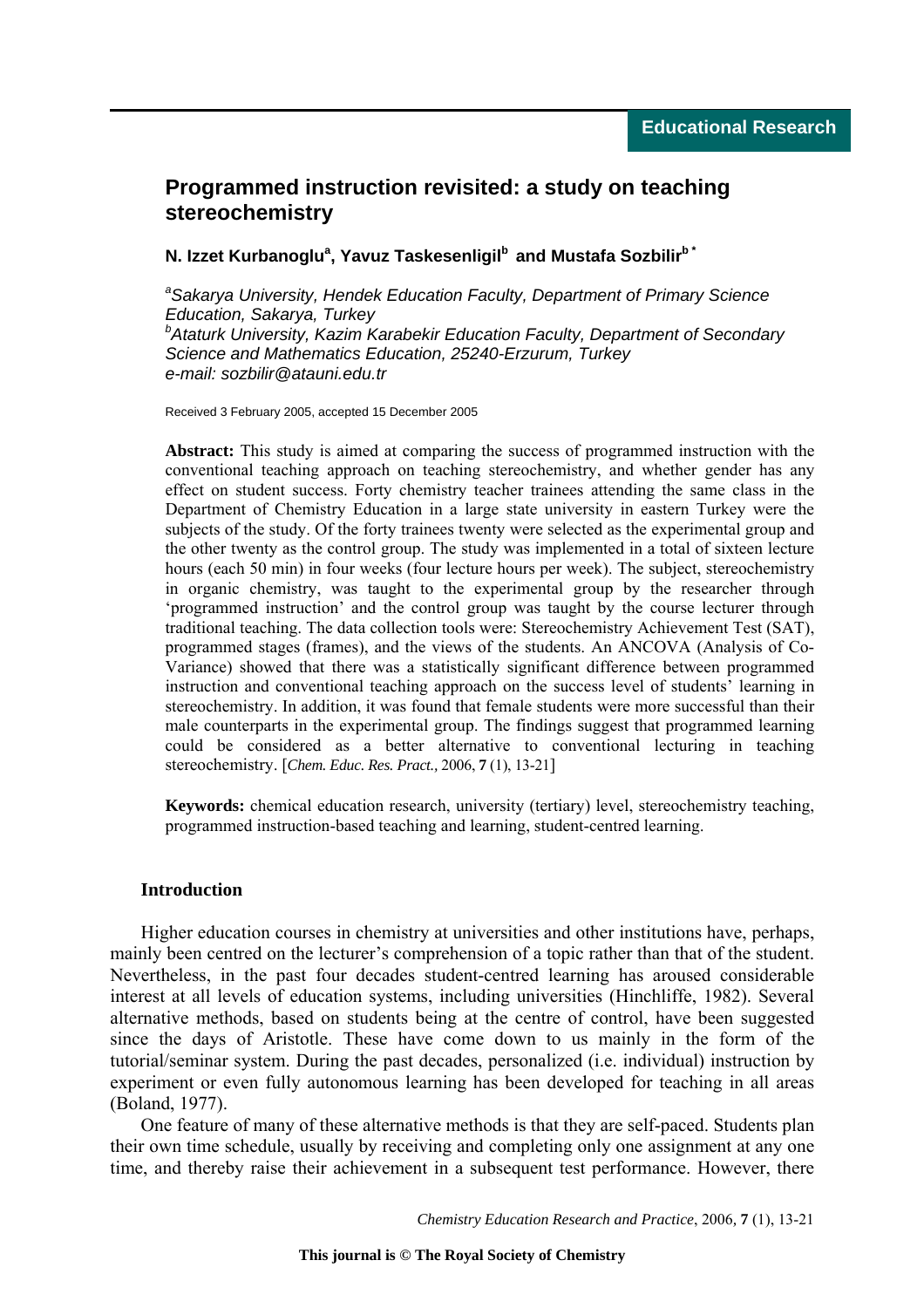are studies that opposed the self-pacing approach because it offers little improvement on traditional lectures (Cassidy, 1973; Reiser and Sullivan, 1977). Another beneficial feature claimed for student-centred methods is that they allow more time to be spent by the teacher tutoring individual or very small groups of students. This has been claimed, in particular, by the advocates of computer-assisted learning (Hinchliffe, 1982).

Programmed learning is one of the better-known methods of student-centred learning, and its potential advantages have been fully discussed (Skinner, 1958; Young, 1961; Young 1966; Beard, 1973; Boland, 1977; Hinchliffe, 1982). Programmed instruction was among the first in historical significance for instructional developments and analytical processes, important to instructional design. The programmed instruction movement extended the use of printed selfinstruction to all school subject areas to adult and vocational education as well. Later, as the technology developed, other media, such as radio, television video and computer, came into use. Computer-assisted instruction, which both tests students' abilities and marks their progress, may supplement classroom activity or help students to develop ideas and skills independently.

The first teaching machine was invented by Pressey (1927), but it was not until the 1950s that practical methods of programming were developed. Programmed instruction was introduced in 1954 by B. F. [Skinner](http://www.factmonster.com/ce6/people/A0845472.html) of Harvard (Skinner, 1954), and much of the system is based on his theory of the nature of learning. As programming technology developed so did the range of teaching machines and other programmed instruction materials. Programs have been devised for the teaching of spelling, reading, arithmetic, foreign languages, physics, psychology, and a number of other subjects. Some programs are linear in concept, allowing advancement only in a particular order as the correct answer is given. Others are branching, giving additional information at the appropriate level whether a correct or incorrect answer is given (Young, 1966).

Although there has been considerable controversy regarding the merits of programmed instruction as the sole method of teaching, many educators agree that it can contribute to more efficient classroom procedures and supplement conventional teaching methods. Programmed instruction enables students to work individually, calling for active participation of the learner. In some areas, such as industry and the armed services, programmed instruction is often used to train personnel. A primary feature of programmed instruction is that information needed by the student is presented in an order that is most helpful to him/her, particularly if he/she is a beginner in the field. Comprehensive knowledge of a topic is ordered in textbooks in terms that are appropriate to the subject, rather than to the students. It is clear, therefore, that programmed instruction should be an adjunct; it cannot replace textbooks and reference books in university education (Young, 1966).

Teaching organic chemistry at the introductory level has made it obvious to the teachers that understanding stereochemistry can be difficult and sometimes traumatic for students. Stereochemistry is frequently a source of confusion when students are first exposed to it, and unfortunately, this feeling may linger even after repeated exposure (Bowen and Bodner, 1991; Bodner, 2003). Visualizing the three-dimensional aspects of molecules and their relationships to other molecules is difficult (Brand, 1987). When dealing with principles that are particularly difficult to visualize or conceptualize, such as stereochemistry, teaching aids and mnemonic devices have been invaluable in the learning process. Realizing that all teaching aids and devices cannot be presented by the instructor in the lecture, these methods can be passed on most efficiently through teaching assistants and tutors due to the one-on-one nature of student contact time. Often these devices help individual students make a connection between the new material and their own experiences and prior knowledge base. For that reason, a variety of methods have been established that cater to the respective strengths of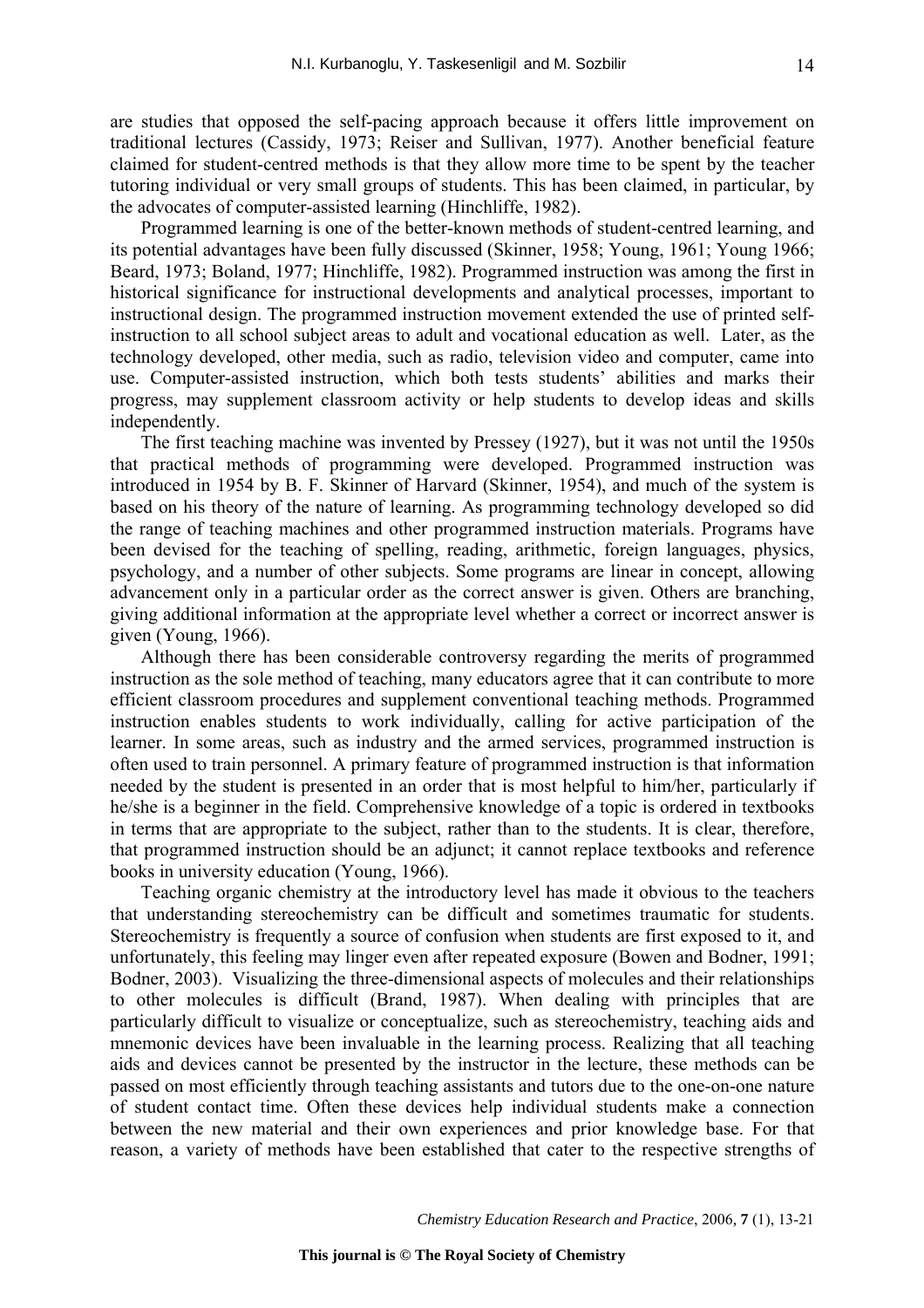each individual. These methods vary from mathematical approaches to two-dimensional Fischer projection techniques to the three-dimensional models (Barta and Stille, 1994).

Although several different approaches and computer-assisted learning materials have been developed throughout the developed countries, there has been no study carried out in Turkey on students' learning difficulties in stereochemistry, and also, no programmed instruction materials developed on stereochemistry in Turkish. Therefore, this study is an attempt to develop a programmed instruction material that could be used in teaching introductory Organic Chemistry courses in Turkey.

This study is aimed at comparing the success of programmed instruction with the conventional teaching approach on teaching stereochemistry, and whether gender has any effect on student success. Gender effect was included as a factor potentially affecting learning in stereochemistry, as suggested in the literature (see Boothroyd and Chapman, 1987). Hence, two null hypotheses tested in this study were worded as follows. *(a)* There is no significant main effect of gender on the students' mean scores taught through programmed instruction and conventional teaching approaches, and *(b)* there is no significant main effect of the teaching approach on students' mean scores taught through programmed instruction and conventional teaching approaches.

## **Methodology**

#### *Sample*

The sample of the study was composed of forty second year undergraduate students (chemistry teacher trainees; twenty male and twenty female) enrolled to Organic Chemistry-I course (4 hours per week and 14 weeks in a semester) at the Department of Chemistry Education of a large state university in Eastern Turkey at the first semester of 2002-3 academic year. Before dividing the students into groups, an achievement test specifically developed for this study, was applied as pre-test. Since the students' scores showed homogeneity, they were divided into two groups as experimental and control groups by only considering the equality of the gender distribution. An independent sample t-test was carried out, and no statistically significant difference was found between the students' pre-test scores in terms of gender ( $t=1.97$ ;  $p>0.05$ ; see Table 1). The number of students in the groups and the mean scores in the pre-test could be seen at Table 3.

|  | Table 1. Pre-test means, std. dev. and std. error means, according to gender. |  |  |  |
|--|-------------------------------------------------------------------------------|--|--|--|
|  |                                                                               |  |  |  |

|                    | Gender |  | Mean | Std. Dev. | <b>Std. Error Mean</b> |
|--------------------|--------|--|------|-----------|------------------------|
|                    | Male   |  | 20.9 | 78        |                        |
| <b>Pre-test</b>    | Female |  | 169  | 46        | - 0                    |
| $(t=1.97; p>0.05)$ |        |  |      |           |                        |

## *Materials and Procedure*

*Stereochemistry Achievement Test (SAT):* An achievement test, composed of 12 openended questions, each having sub-questions, was developed using the literature and textbooks. Questions in the SAT were mainly at knowledge/comprehension levels according to Bloom's taxonomy. The validity of the test was achieved by consulting five organic chemistry professors. With respect to the reliability, SAT was administered to a group of forty-seven students who took Organic Chemistry-I course the year before. The Kuder-Richardson formula was used for determining the reliability of SAT and reliability coefficient was found as ( $\alpha$ = 0.62). This level of reliability coefficient for an achievement test indicates that the test could be considered satisfactorily reliable (McMillan and Schumacher, 2001; p.243). A sample question can be seen in Figure 1.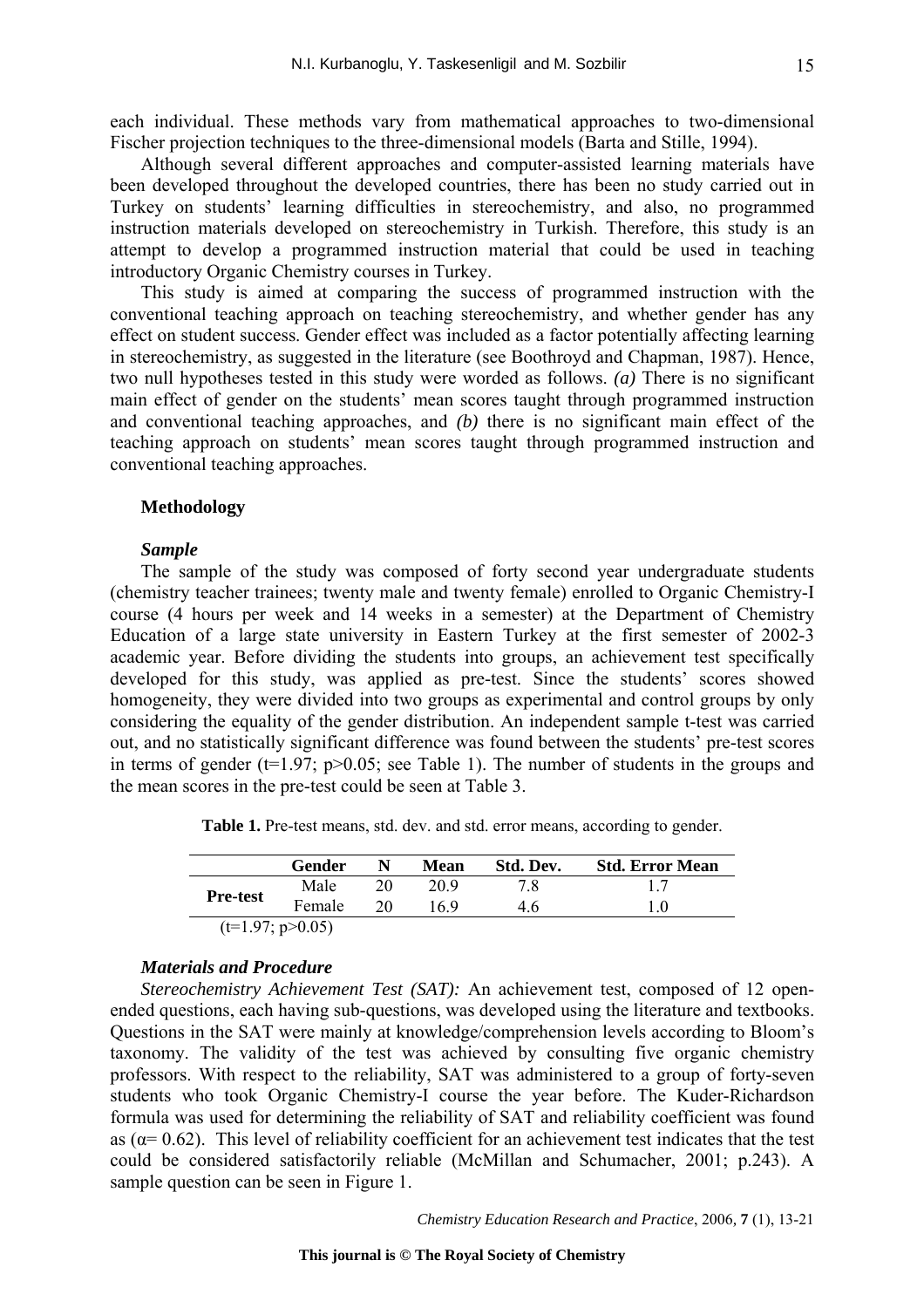**Figure 1**. A sample question used in SAT.

**Question 2.** Examine the following formulas and select those pairs that satisfy the following conditions: Be sure to enter two letters (and only two) in each answer box. *Please note that there may be more than one possible answer for the second and fourth questions.*



*Programmed Frames:* Programmed instruction is based on a series of very small steps, called frames. Each frame contains some information and a statement with a blank that the student fills in. The student then uncovers the correct answer before going on to the next frame. If the student's answer was correct it is positively reinforced by progress to the next frame; if not, the student immediately sees the correct answer. Each frame may introduce either a new idea or repeat material covered earlier. The lessons start from the student's initial knowledge and in small steps proceed to a final learning goal. Because of active student participation, small steps, immediate feedback and reinforcement, programmed learning can be very effective. All students work through the same sequence (Anderson and Fretzin, 2004). The answer to the question in a frame is given in the following frame. In this study linear sequencing was employed. A total of sixty-five frames were prepared, covering all stereochemistry concepts and principles at introductory level. A sample of frames could be seen in Figure 2.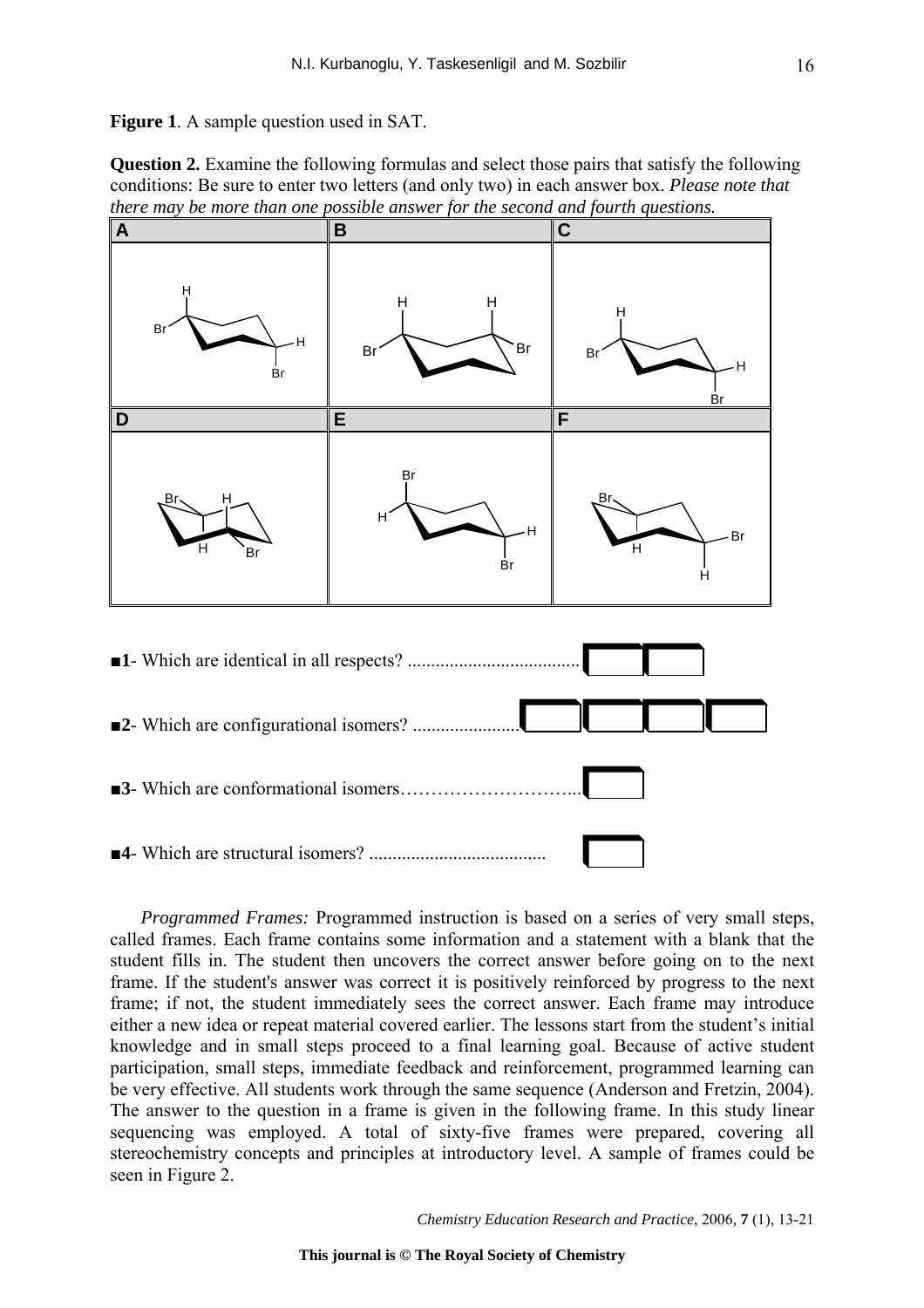

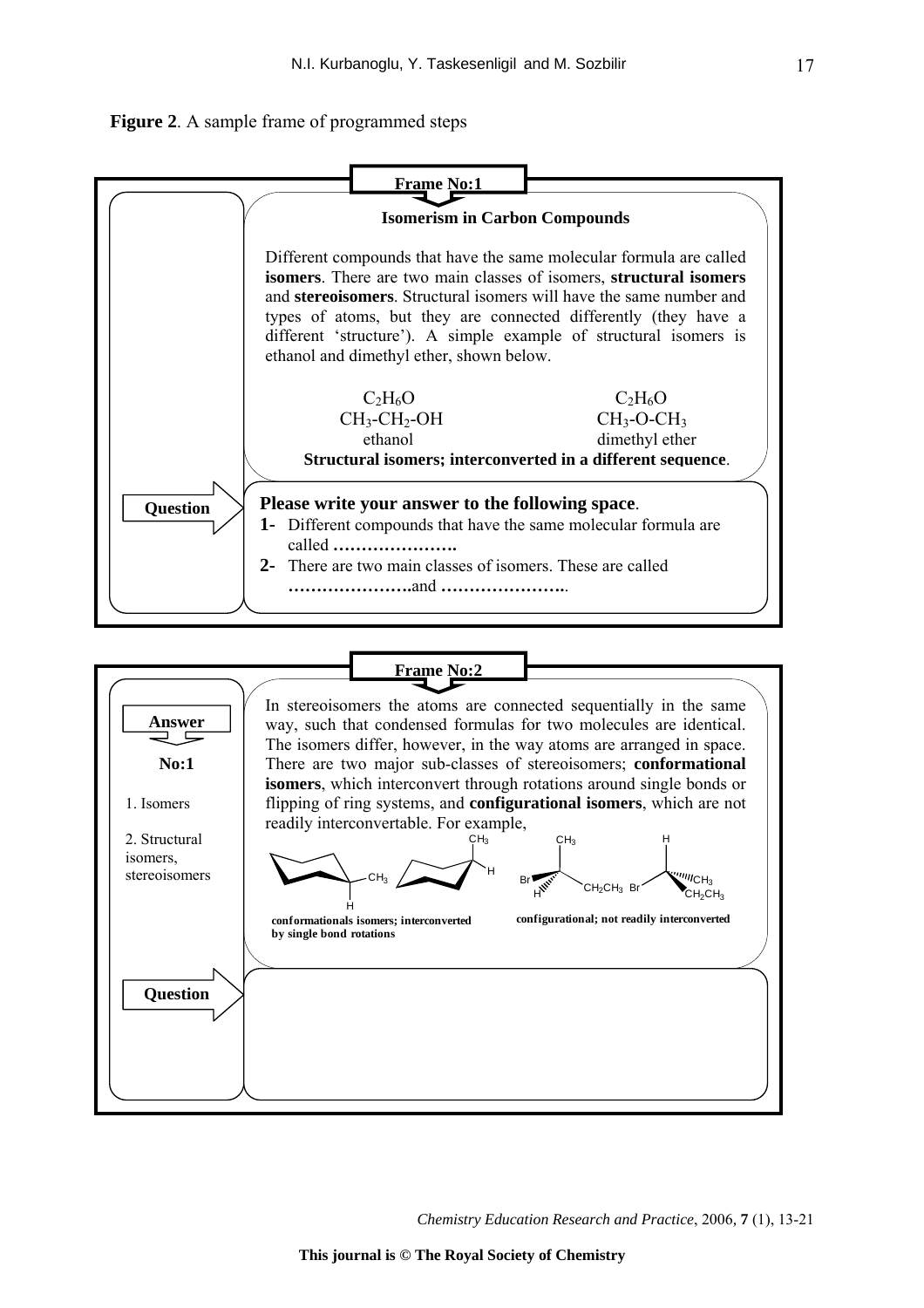*Procedure:* Treatment was completed in a total of sixteen lecture hours (a short hour) in four weeks (four lecture hours per week). The control group was taught by a lecturer from the department with over twenty years of experience in teaching Organic Chemistry. The students were guided, as in previous years, by using a conventional teaching approach. This was mainly delivered by lecturing, and molecular models were used by the lecturer. In the experimental group, where programmed instruction was administered, the teaching responsibility was taken by one of the researchers. There was no lecturing in the experimental group. Each student was given a frame according to the sequence shown in Table 2 (the control group also followed the same graded sequence). When a student completed the given frame, he/she was presented with the next frame. The rate of progress depended on the students. In this way the speed of the students ranged from 3 to 5 frames in each lecture hour. The researcher took mainly a tutoring role rather than that of an instructor. He guided the students in the use the frames and helped them in places where students needed explanations and extra help. In this way, all the students were kept active, and they were involved in the learning process. During this process neither additional information was given nor extra problems solved beyond those which were given in the frames. However, students were free to get information outside of class hours. Each student had the chance of learning about stereochemistry at his/her own pace. When the treatment was completed, both the control and experimental groups were given the SAT as a post-test. Moreover, students' views about the programmed instruction were gathered from the experimental group. For this purpose, students were given a blank sheet and they were asked to write their views about the treatment. They were asked not to write their names on the sheets in order to ensure confidentiality.

| <b>Table 2.</b> Distributions of the topics covered within stereochemistry according to the weeks in the |                                  |  |  |
|----------------------------------------------------------------------------------------------------------|----------------------------------|--|--|
|                                                                                                          | control and experimental groups. |  |  |

| $1st$ Week | $\bullet$ Isomerism<br>• Structural isomers<br>• Stereoisomerism<br>• Conformational isomerism                                                                                                               |
|------------|--------------------------------------------------------------------------------------------------------------------------------------------------------------------------------------------------------------|
| $2nd$ Week | • Configurational isomerism<br>• Diasteromers (Geometric isomerism in alkenes)                                                                                                                               |
| $3rd$ Week | • Enantiomers (Chirality and a chiral carbon)<br>• Determination of the configuration of enantiomers: R and S system, Fischer projections<br>(Determination of R and S configuration in Fischer projections) |
| $4th$ Week | • Diastereomers containing stereogenic centers<br>• Diastereomers with chiral carbons (meso compounds)<br>• Isomers of disubstitued cyclocompounds                                                           |

*Data analysis:* Data was analyzed by using SPSS10.0 (Statistical Package for Social Sciences). The significance level was set to 0.05 since it is the most used value in educational studies. In other words, the probability of rejecting the true null hypothesis (probability of making Type I error) was set to 0.05 a priori to hypothesis testing. In order to find out the effect of the treatment (programmed instruction) on students' learning of stereochemistry ANCOVA (Analysis of Co-variance) was used, since it gives the pre-test as true co-variant rather than a focus of interest in itself (Dugard and Todman, 1995).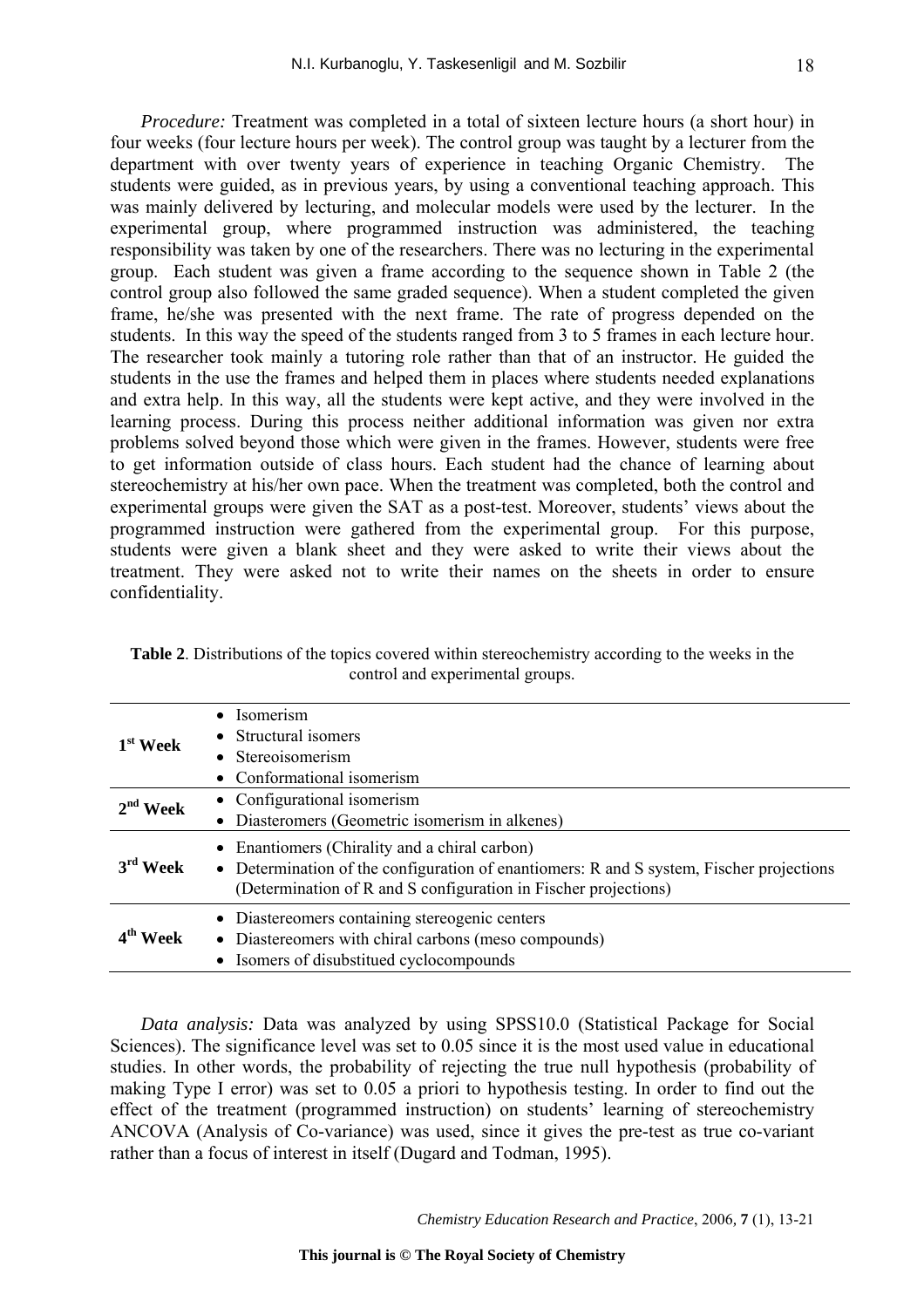#### **Results**

Descriptive statistics related to total scores of pre-test and post-test were categorized according to groups and gender, and are presented in Table 3.

| gender.             |                           |              |    |                          |                           |  |  |
|---------------------|---------------------------|--------------|----|--------------------------|---------------------------|--|--|
| Group               | <b>Treatment</b>          | Gender       | N  | <b>Means of Pre-Test</b> | <b>Means of Post-Test</b> |  |  |
|                     |                           | Male         | 10 | 20.8                     | 64.7                      |  |  |
| <b>Experimental</b> | Programmed<br>Instruction | Female       | 10 | 18.2                     | 76.4                      |  |  |
|                     |                           | <b>Total</b> | 20 | 19.5                     | 70.5                      |  |  |
|                     | Conventional              | Male         | 10 | 21.1                     | 42.9                      |  |  |
| Control             |                           | Female       | 10 | 15.8                     | 50.8                      |  |  |
|                     | Instruction               | <b>Total</b> | 20 | 18.4                     | 46.9                      |  |  |

**Table 3**. Descriptive statistics for mean scores of pre-test and post-test according to the groups and

As shown in Table 3, mean scores (70.5) of the students in the experimental group were higher than that of in the control group (46.7) in the post-test, while their scores were similar in the pre-test (19.5 and 18.4 for experimental and controls groups, respectively).

Table 3 also indicates that while female students scores were slightly lower than that of their male counterparts in the pre-test, they were significantly better than their male counterparts in the post-test (see Table 3 for the mean scores). Independent sample t-test indicates that there was no statistically significant difference between them in pre-test; however, ANCOVA results in Table 4 show that females performed better through programmed instruction than males  $[F(1,39) = 10.8; p<0.05]$ , (see Table 5 for the calculated means of groups and gender for post-test).

**Table 4**. ANCOVA Results (Tests of between-subjects effects dependent variable: post-test)

| <b>Source</b>                    | df | <b>Mean Square</b> | F    | <b>Significance</b> |
|----------------------------------|----|--------------------|------|---------------------|
| Corrected Model                  | 3  | 2429.9             | 18.4 | 0.000               |
| Intercept                        |    | 7997.6             | 60.5 | 0.000               |
| Group (Control – Experimental)   |    | 5213.3             | 39.4 | $0.000*$            |
| Gender (Male-Female)             |    | 1428.8             | 10.8 | $0.002*$            |
| Pre-test                         |    | 743.4              | 5.6  | $0.023*$            |
| Error                            | 36 | 132.3              |      |                     |
| Total                            | 40 |                    |      |                     |
| Corrected Total                  | 39 |                    |      |                     |
| $-2$<br>$-2$ $-2$ $-2$<br>------ |    |                    |      |                     |

a R<sup>2</sup> = 0.605 (adjusted R<sup>2</sup> = 0.572)

\* Significant at 0.05 level

**Table 5.** Calculated means of groups and gender. (Dependent Variable: Post-test)

|              | Mean | <b>Std. Error</b> | 95% Confidence Interval |             |
|--------------|------|-------------------|-------------------------|-------------|
| Group        |      |                   | Lower Bound             | Upper Bound |
| Experimental | 70.2 | 2.6               | 649                     | 754         |
| Control      | 47.2 | 26                | 42.0                    | 52.5        |
| Gender       |      |                   |                         |             |
| Male         | 524  | 2.6               | 47.1                    | 57.8        |
| Female       | 64 9 | 2.6               | 59.6                    | 70 3        |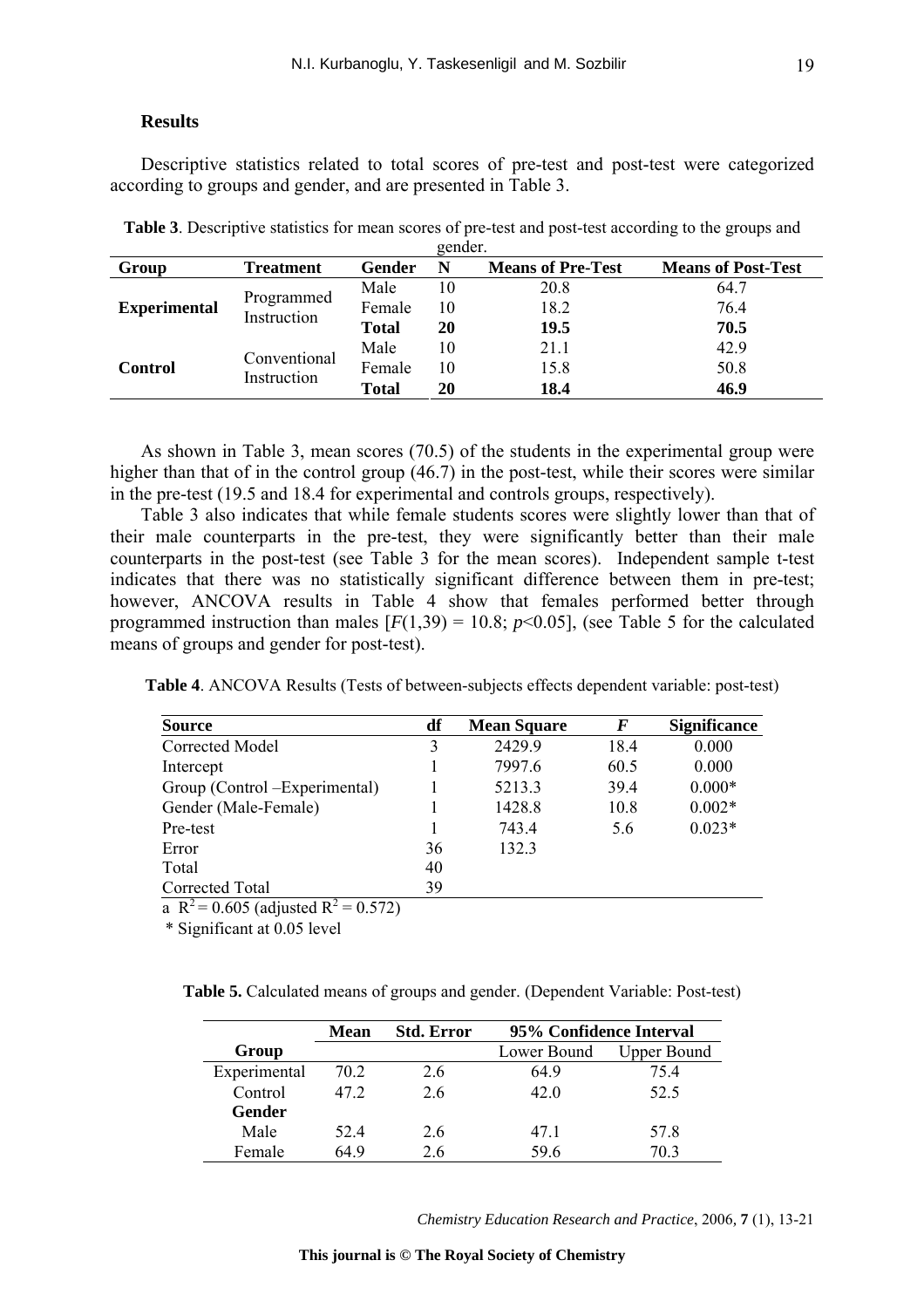This result refutes the first hypothesis that there is no significant main effect of gender on the students' mean scores taught through programmed instruction and conventional teaching approaches. This result contradicts the findings of Boothroyd and Chapman (1987) in which male students were more successful than their female counterparts. In our study, female students' better performance through programmed instruction-based learning perhaps could be explained by their interest in the study and also by their greater self-discipline. It is known that attitude and motivation are important factors in learning. During the treatment, female students liked and showed greater interest in the study than the male students, therefore it was an expected result that female students performed better. In addition, since the programmed instruction is cumulative, attendance at the course is one of the most important factors affecting the achievement. Some of the male students were absent from some sessions of the treatment, and they had to study more frames in the following lectures, therefore this might have affected their performance in the course.

ANCOVA results shown in Table 4 confirm the effect of programmed instruction on students' learning of stereochemistry  $[F(1, 39) = 39.4; p<0.05]$ . This result also refutes the second research hypothesis that there is no significant main effect of teaching approach on students' mean scores taught through programmed instruction and conventional teaching approaches. The ANCOVA results also suggest that there was a significant main effect of pretest factor on students' performance at post-test  $[F(1,39) = 5.6; p < 0.05]$ . This result confirms that it was a correct action taking pre-test scores as a co-variant.

With respect to the students' views of the programmed instruction, there was an overwhelming student satisfaction according to the student survey. These results suggested that students liked the structure of the programmed instruction following a graded sequence in small steps so that students can work according to their own learning speed, having no time restrictions, and being able to use frames given to them as a supplementary material at home. All these views are in agreement with the previous studies (Powell, 1963; Boothroyd and Chapman, 1987).

# **Discussion and implications**

Using both pre-test and post-test results, it was shown statistically that while there was no difference between the groups prior to intervention, the experimental group performed significantly better than the control group after the treatment. This is consistent with the claims made for programmed instruction based on student impression (Hinchliffe, 1982). The limited but objective results in this paper suggest that substantially self-paced programmed learning is a better technique than the conventional lecturing in stereochemistry. Another important aspect is that programmed instruction forces student active participation in the teaching-learning process. It shifts the responsibility for learning back to the student, where it should be. Because it provides for a self-paced, logical sequence of small steps, and immediate confirmation or correction, it helps to overcome the wide spread of abilities and interest among university chemistry students (Powell, 1963).

However, the field remains wide open for further, carefully documented work using computer-assisted learning materials, especially in Turkish. The next stage of this study is going to be the development of a computer program by using the frames in this study to apply to a wide range of students from different departments. It would also be desirable to conduct research on different areas of chemistry at the undergraduate level. Further research would include comparing the developed computer programs with programs that use more conventional techniques. But even more important than such research is the further refinement of these techniques.